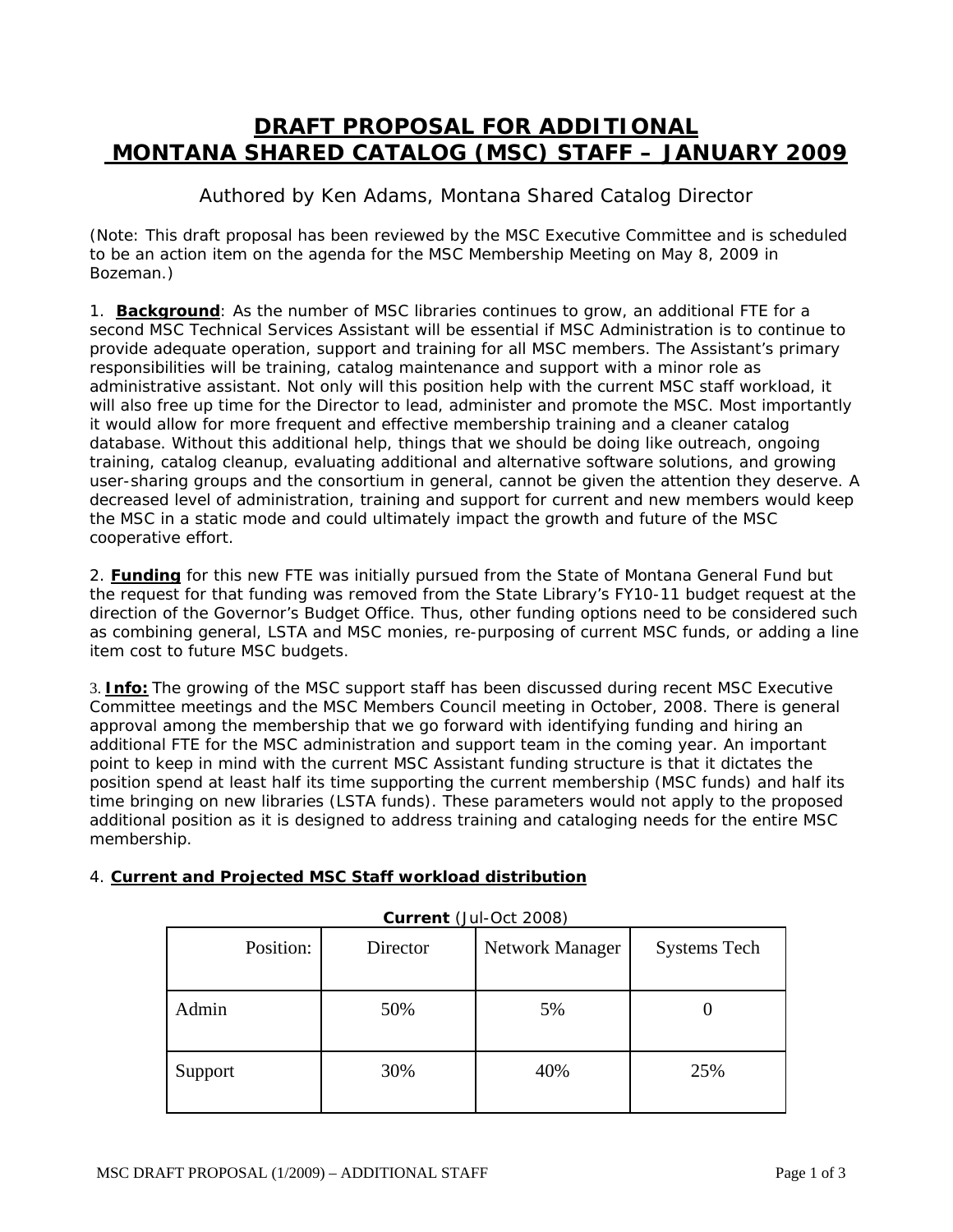| Configuration  | 5%  | 30% | 65% |
|----------------|-----|-----|-----|
| Training       | 5%  |     | 5%  |
| Meetings       | 10% | U   | 5%  |
| Non-MSC duties | U   | 25% |     |

**Projected** (projected for an entire year and adding libraries)

| Position:         | Director       | Network<br>Manager | <b>Systems Tech</b><br>(current) | <b>Tech Services</b><br>Assistant<br>(new) |
|-------------------|----------------|--------------------|----------------------------------|--------------------------------------------|
| Admin             | 65%            | 5%                 | $\overline{0}$                   | 5%                                         |
| Support           | 15%            | 50%                | 40%                              | 30%                                        |
| Configuration     | $\overline{0}$ | 15%                | 50%                              | 10%                                        |
| Training          | 5%             | $\overline{0}$     | 5%                               | 40%                                        |
| Meetings          | 15%            | 5%                 | 5%                               | 15%                                        |
| Non-MSC<br>duties | $\overline{0}$ | 25%                | $\overline{0}$                   | $\Omega$                                   |

Support includes email, phone and on-site technical support along with catalog clean up and maintenance.

Configuration includes adding new libraries (data migration, profiling, policy and reports configuration) and modifying current policies and profiles.

Non-MSC duties include Library Development Division web site maintenance and state-wide projects technical support and implementation which directly benefit MSC libraries as well as the rest of Montana's libraries.